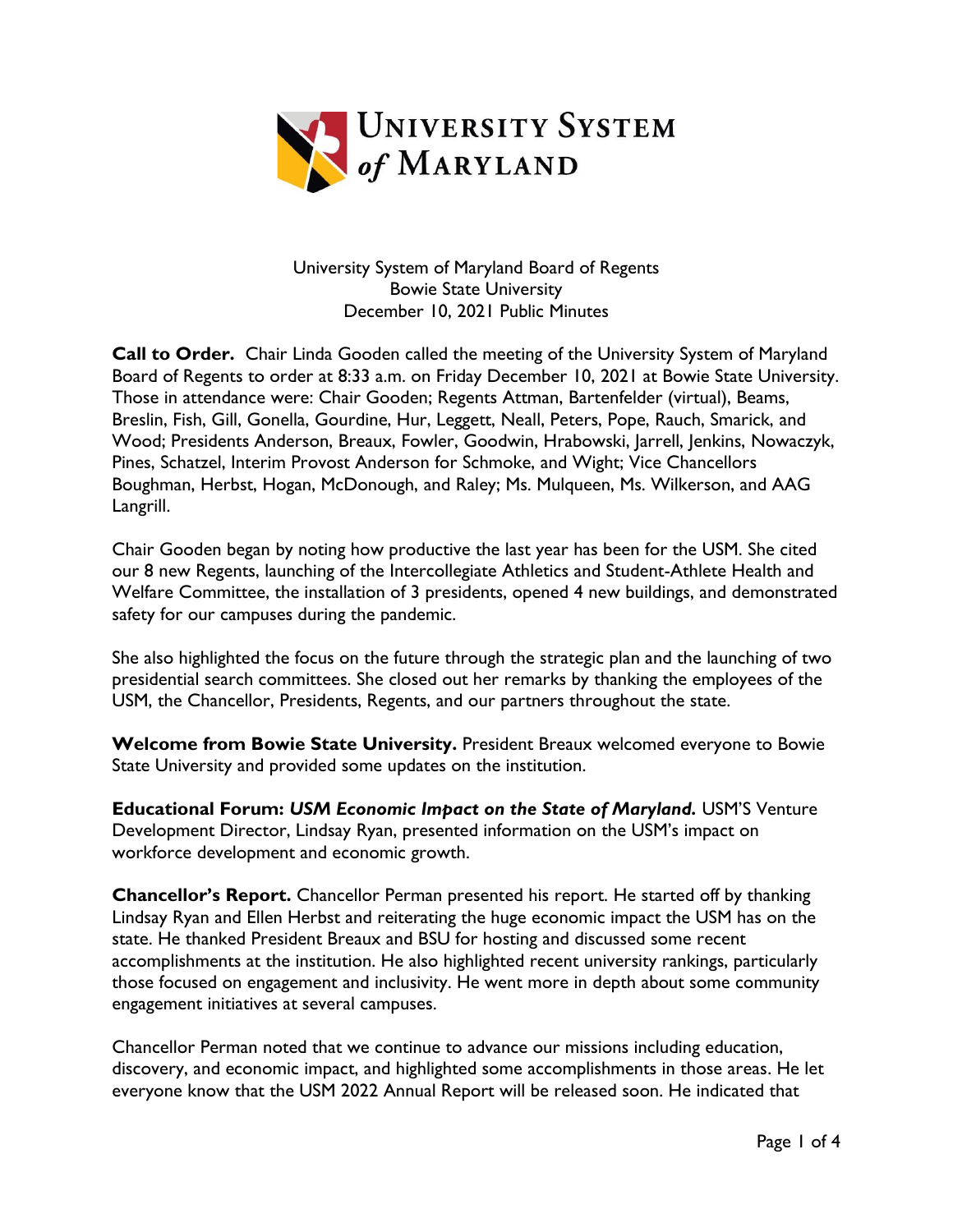USM is closely following the Omicron variant and encourage everyone to get their booster shots.

Chancellor Perman ended by thanking everyone and voicing his hope for a bright new year.

- 1. Council Reports
	- a. Council of University System Presidents (CUSP). President Breaux presented the report stating that CUSP continues to convene bi-weekly and the first Monday of every month to address systemwide matters. The December  $1<sup>st</sup>$  meeting focused mainly on the Omicron variant and how each campus is handling the uptick in cases. During the December  $6<sup>th</sup>$  CUSP meeting, the presidents discussed several other issues including academic integrity, the \$15 minimum wage increase, strategic planning, faculty annual leave carryover, and collective bargaining. USG Director Anne Khademian also provided an update on USG.
	- b. University System of Maryland Student Council (USMSC). Ms. Harper presented the USMSC report. She started with an overview of the joint council meeting in November. She noted that the Executive Council would like to have town halls modeled after the three breakout rooms from the joint meeting: Hybrid Learning & Work Environments, Diversity, Equity & Inclusion Work, and Mental Health Resource & Support. USMSC would also like to have a systemwide mental health day in the spring. The Council held Student Regent interviews on December 5, 2021 and sent four names to Chancellor Perman. Ms. Harper closed by saying that she hopes to have more one-on-one meetings with representatives of the undergraduate and graduate councils in the new year.
	- c. Council of University System Faculty (CUSF). Dr. Brunn presented the report. She discussed that the Academic Integrity Subcommittee has created a brief survey for Faculty Senate Chairs to determine views around academic integrity as a working norm. She noted that Presidents Wight and Hrabowski will participate in a Faculty Town Hall in February centered around structural equality. She highlighted other topics such as additional surveys for distribution to all faculty around cybersecurity and Covid, budget discussions, the CUSF constitution and bylaws, and the shared governance report.
	- d. Council of University System Staff (CUSS). Dr. Shishineh presented the report. She provided a recap of the Joint Council meeting held in November, noting that they heard from guest speakers and participated in breakout rooms. Each Council Chair/President also shared a "State of the Council".
- 2. Public Comment. Chair Gooden noted that four emails were received regarding the vaccine mandate. She read two of the emails and noted that responses would be sent to all who contacted the USM.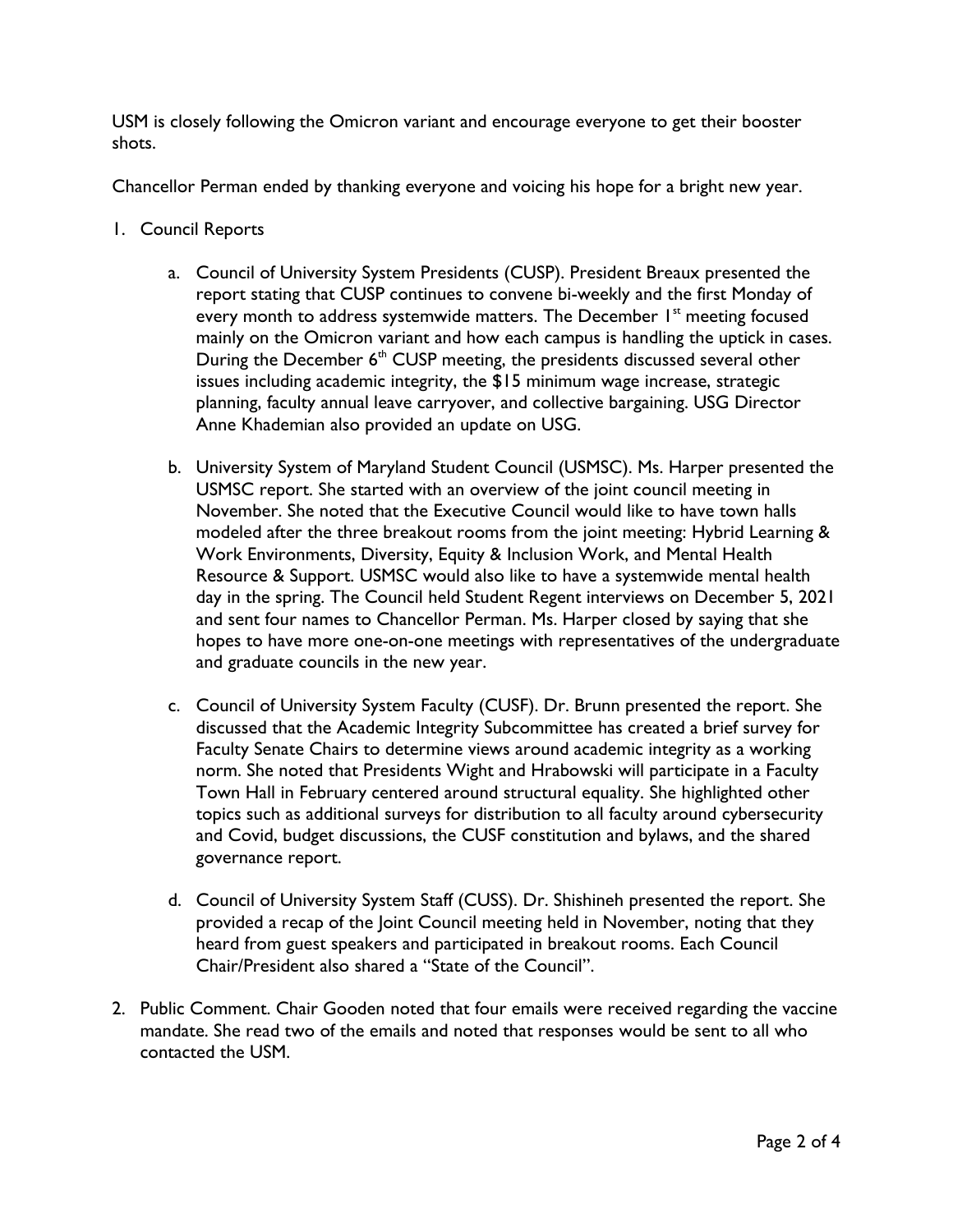- 3. Consent Agenda. The Consent Agenda was presented to the regents by Chair Gooden. She asked if there were any items on the agenda that should be removed for further discussion. There were no requests to remove any items. Chair Gooden moved and Regent Pope seconded the motion to accept the consent agenda. The motion was unanimously approved. The items included were:
	- a. Committee of the Whole
		- i. Approval of meeting minutes from November 12, 2021, Public and Closed Sessions (action)
	- b. Committee on Finance
		- i. Approval of meeting minutes from November 4, 2021, Public and Closed Sessions (action)
		- ii. Towson University: Facilities Master Plan (action)
		- iii. University of Maryland, Baltimore: Increased Authorization for Bressler Research Building Exterior Upgrades (action)
		- iv. University of Maryland, Baltimore: Extension of Chilled Water Loop to Biomedical Research Facility and Pearl Street Garage (action)
		- v. University of Maryland, Baltimore: Voluntary Separation Program for Certain Faculty (action)
		- vi. Salisbury University: Ward Museum of Wildfowl Art Financial Sustainability Plan (information)
		- vii. University System of Maryland: Report on FY 2021 Procurement Contracts (information)
	- c. Committee on Education Policy and Student Life
		- i. Approval of meeting minutes from November 8, 2021 (action)
		- ii. New Academic Program Proposal (action)
			- 1. University of Maryland, College Park: Doctorate of Business Administration
		- iii. Fall 2021 Enrollment Update and FY 2022 Estimated FTE Report (information)
		- iv. PK-20 Pipeline Issues (information)
		- v. Articulation Efforts at USM Institutions (information)
		- vi. Report on the Instructional Workload of the USM Faculty (AY 2020-2021) (information)
	- d. Committee on Economic Development and Technology Commercialization
		- i. Approval of meeting minutes from December 2, 2021, Public Session (action)
- 4. Review of Items Removed from Consent Agenda
- 5. Committee Reports
	- a. Committee of the Whole